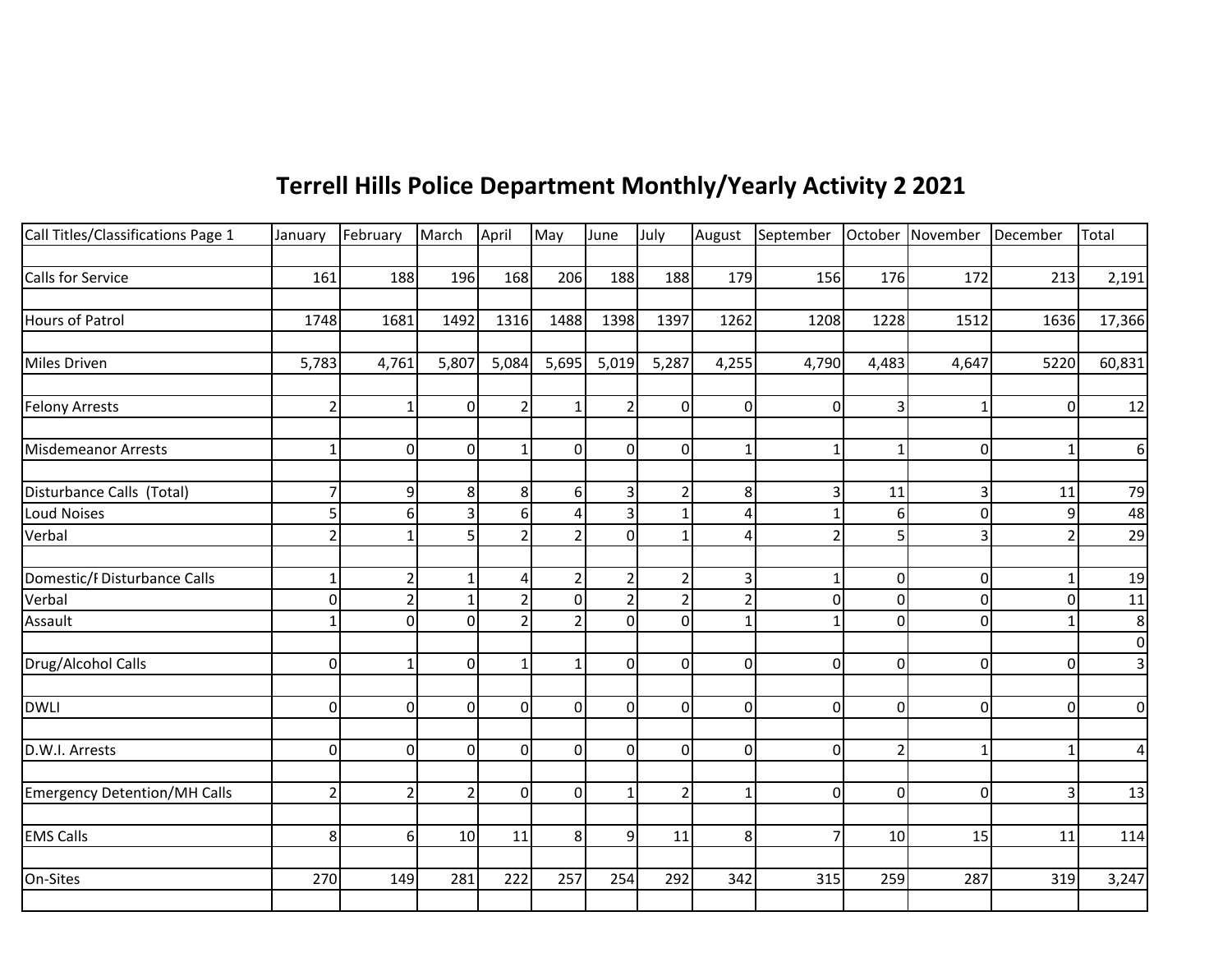| Call Titles/Classifications Page 2 | January        | February       | March          | April          | May            | June                    | July           | August                  | September      |                | October November December |                | Total                   |
|------------------------------------|----------------|----------------|----------------|----------------|----------------|-------------------------|----------------|-------------------------|----------------|----------------|---------------------------|----------------|-------------------------|
|                                    |                |                |                |                |                |                         |                |                         |                |                |                           |                |                         |
| Fire Calls: /Incidents             | 23             | 22             | 15             | 14             | 12             | 11                      | 19             | 16                      | 12             | 15             | $\overline{7}$            | 11             | 177                     |
| Found Property (Total)             | 3              |                | $\overline{2}$ | $\overline{0}$ | 1              | $\overline{0}$          | $\overline{2}$ | $\overline{2}$          | 4              | $\overline{2}$ | $\overline{2}$            | 0              | 19                      |
| Officers' Found                    | $\mathbf 1$    | $\mathbf 0$    | $\overline{0}$ | $\Omega$       | $\mathbf{1}$   | $\overline{0}$          | 0              | $\overline{0}$          | $\Omega$       | $\overline{0}$ | $\mathbf 0$               | $\mathbf 0$    | $\overline{2}$          |
| Citizens' Found                    | $\overline{2}$ | $\mathbf{1}$   | $\overline{2}$ | $\Omega$       | $\mathbf 0$    | $\overline{0}$          | $\overline{2}$ | $\overline{2}$          | 4              | $\overline{2}$ | $\overline{2}$            | $\mathbf 0$    | $\overline{17}$         |
|                                    |                |                |                |                |                |                         |                |                         |                |                |                           |                |                         |
| Follow-Up Investigations Calls     | 19             | 18             | 22             | 27             | 43             | 62                      | 43             | 43                      | 35             | 40             | 27                        | 36             | 415                     |
| Information Calls (Total)          | 31             | 0              | 30             | 30             | 21             | 23                      | 24             | 22                      | 23             | 20             | 14                        | 27             | 265                     |
| Criminal                           | $\mathbf{1}$   | $\overline{2}$ | $\overline{a}$ | $\overline{7}$ | $\overline{2}$ | $\overline{2}$          | $\overline{2}$ | 6                       |                | $\overline{3}$ | 5                         | 3              | 42                      |
| Civil                              | 30             | 17             | 26             | 23             | 19             | 21                      | 22             | 16                      | 18             | 17             | 9                         | 24             | 242                     |
| Investigation Calls (Total)        | 25             | $\overline{7}$ | 12             | 18             | 13             | 15                      | 22             | 12                      | 9              | 11             | 11                        | 9              | 164                     |
| Criminal                           | $\mathbf{1}$   | $\mathbf 0$    | $\overline{0}$ | $\mathbf{1}$   | $\mathbf{1}$   | $\overline{0}$          | 0              | $\overline{2}$          | $\overline{0}$ | $\overline{2}$ | $\mathbf{1}$              | $\mathbf 0$    | 8                       |
| Civil                              | 24             | $\overline{7}$ | 12             | 17             | 12             | 15                      | 22             | 10                      | $\overline{9}$ | $\overline{9}$ | 10                        | $\overline{9}$ | 156                     |
|                                    |                |                |                |                |                |                         |                |                         |                |                |                           |                |                         |
| Alarms                             | 39             | 52             | 61             | 44             | 80             | 61                      | 54             | 51                      | 48             | 35             | 43                        | 58             | 626                     |
| <b>Animal Complaints</b>           | 6              | $\mathbf{1}$   | $\overline{7}$ | $\overline{7}$ | 3              | $\mathsf{S}$            | 5              | 10                      | 10             | 12             | 11                        | 14             | 91                      |
| Open Door Calls                    | 0              | $\mathbf 0$    | $\overline{0}$ | $\overline{0}$ | 3              | $\overline{\mathbf{3}}$ | $\overline{3}$ | $\overline{2}$          | 3              | $\overline{2}$ | $\mathbf 0$               | 3              | 19                      |
| Out of Town, (OT) Checks           | 44             | 0              | 30             | 5 <sup>1</sup> | 18             | 54                      | 99             | 137                     | 98             | 80             | 60                        | 99             | 724                     |
| Parking Violations (Total)         | $\mathbf 0$    | $\overline{2}$ | 5              | 11             | 4              | $\overline{3}$          | 5              | $\overline{\mathbf{3}}$ | $\overline{2}$ | $\overline{3}$ | 6                         | 5              | 49                      |
| Warnings                           | 0              | $\overline{2}$ | 5              | 11             | 4              | $\overline{\mathbf{3}}$ | 5              | $\overline{2}$          | $\overline{2}$ | $\overline{3}$ | 6                         | 4              | 47                      |
| Citations                          | 0              | $\Omega$       | $\Omega$       | $\overline{0}$ | $\Omega$       | $\Omega$                | $\mathbf 0$    | $\mathbf{1}$            | $\overline{0}$ | $\overline{0}$ | $\Omega$                  | $\mathbf{1}$   | $\overline{2}$          |
|                                    |                |                |                |                |                |                         |                |                         |                |                |                           |                |                         |
| <b>Property Crimes</b>             |                |                |                |                |                |                         |                |                         |                |                |                           |                |                         |
| <b>Burglary/Building</b>           | 0              | $\mathbf 1$    | -1             | $\overline{2}$ | $\pmb{0}$      | $\mathbf{1}$            | 0              | $\pmb{0}$               |                | $\overline{0}$ | $\Omega$                  | 0              | 6                       |
| Burglary/Habitation                | $\mathbf{1}$   | $\overline{2}$ | $\mathbf 0$    | $\overline{0}$ | $\mathbf{1}$   | $\mathbf{1}$            | $\mathbf{1}$   | $\mathbf 0$             | $\Omega$       | $\overline{0}$ | $\Omega$                  | $\mathbf 0$    | $\boldsymbol{6}$        |
| <b>Auto Theft</b>                  |                |                |                |                |                |                         |                |                         |                | $\overline{0}$ | $\mathbf{1}$              | 0              | $\mathbf 1$             |
| Arson                              |                |                |                |                |                |                         |                |                         |                | $\overline{0}$ | $\mathbf 0$               | $\mathbf 0$    | $\overline{\mathsf{o}}$ |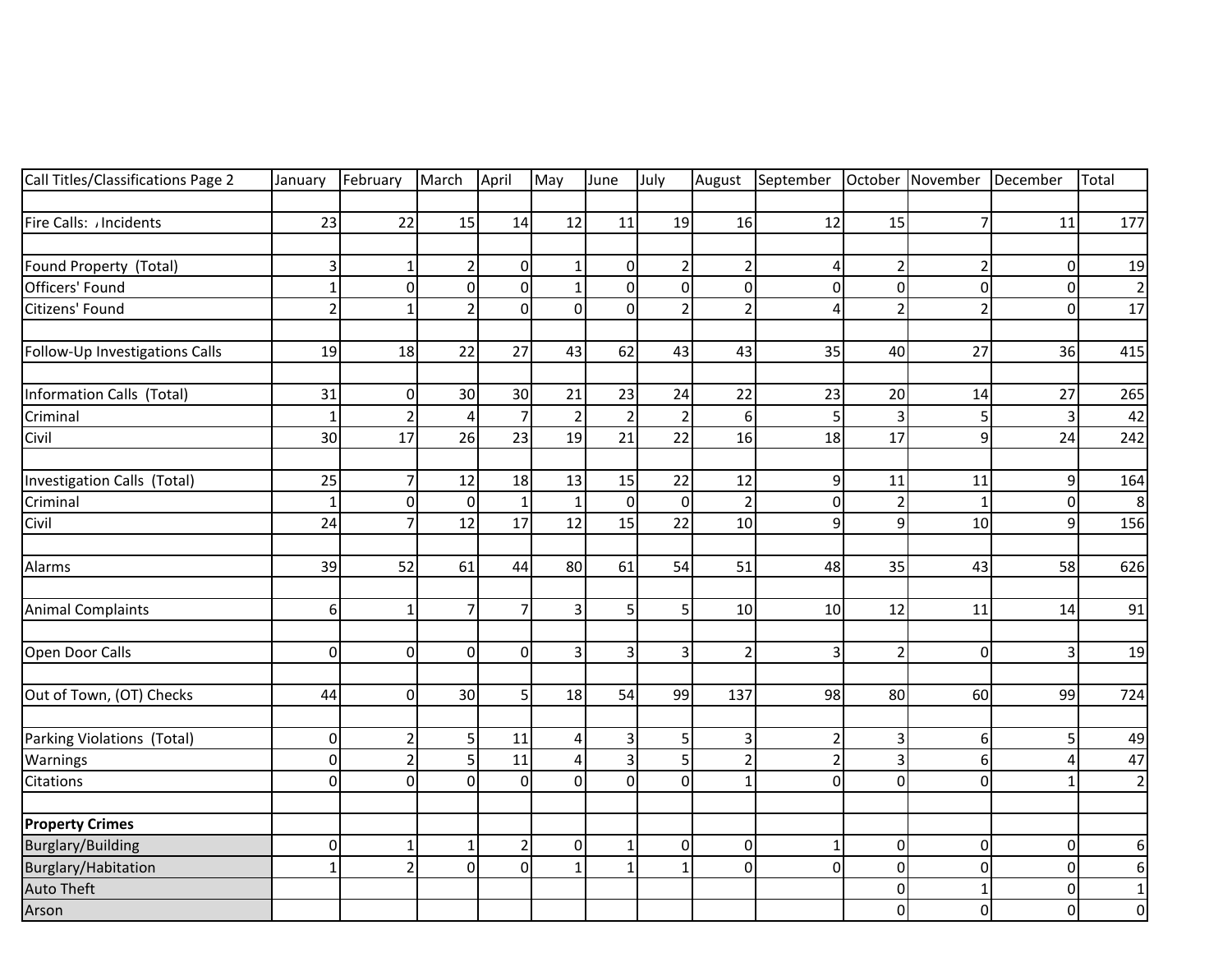| Call Titles/Classifications Page 3 | January                  | February       | March           | April          | May            | June           | July           | August         | September      | October        | November    | December       | Total           |
|------------------------------------|--------------------------|----------------|-----------------|----------------|----------------|----------------|----------------|----------------|----------------|----------------|-------------|----------------|-----------------|
| Burglary/Vehicle                   |                          | 61             |                 | 4              |                | $\overline{3}$ | 3              |                |                | $\Omega$       | $\Omega$    | 4              | 26              |
| Theft                              | 3                        | 1              | 1               | $\overline{2}$ | $\overline{2}$ | $\Omega$       | 4              | $\overline{3}$ | $\overline{3}$ | 3              | 5           | $\overline{2}$ | 29              |
| <b>Criminal Mischief</b>           | 0                        | $\Omega$       | $\overline{0}$  | $\mathbf 0$    | 2              | $\overline{0}$ | 0              | $\mathbf 0$    | $\overline{0}$ | $\overline{0}$ | $\Omega$    | $\Omega$       |                 |
| <b>Criminal Trespass</b>           | 3                        | $\overline{0}$ | $\Omega$        | $\Omega$       |                | $\overline{0}$ | 0              | $\mathbf 0$    | $\overline{0}$ | $\overline{0}$ | $\mathbf 1$ | $\Omega$       |                 |
| <b>Violent Crimes</b>              |                          |                |                 |                |                |                |                |                |                |                |             |                |                 |
| Robbery                            | $\mathbf 0$              | $\Omega$       | $\overline{0}$  |                | $\overline{0}$ | $\Omega$       | 0              | $\mathbf 0$    | 0              | $\mathbf 0$    | 0           | $\overline{0}$ |                 |
| <b>Agg Robbery</b>                 |                          |                |                 |                |                |                |                |                |                | $\mathbf{1}$   | $\Omega$    | $\overline{0}$ |                 |
| Sexual Assault                     |                          |                |                 |                |                |                |                |                |                | $\overline{0}$ | 0           | $\overline{0}$ | ი               |
| Murder                             |                          |                |                 |                |                |                |                |                |                | $\Omega$       | $\Omega$    | $\Omega$       |                 |
| Assault                            | 0                        | $\Omega$       | $\Omega$        | 3              | $\overline{2}$ | $\Omega$       | $\Omega$       | $\mathbf{1}$   | $\mathbf{1}$   | $\Omega$       | $\mathbf 1$ | 1              |                 |
|                                    |                          |                |                 |                |                |                |                |                |                |                |             |                |                 |
| Suicide & Attempted Suicide        | 0                        | $\Omega$       | $\Omega$        | $\overline{0}$ |                | $\overline{0}$ | $\mathbf{1}$   | $\mathbf 0$    | 0              | $\overline{0}$ | $\mathbf 0$ | $\Omega$       |                 |
|                                    |                          |                |                 |                |                |                |                |                |                |                |             |                |                 |
| Suspicious Person Calls (Total)    | 4                        | 5 <sup>1</sup> | $\overline{2}$  | 7              | 4              | $\overline{9}$ | 3              | 5              | 3              | $\overline{7}$ | 11          | 6              | 66              |
| Actual/Possible Criminal Activity  | 1                        | $\Omega$       | $\Omega$        | $\Omega$       |                | $\overline{0}$ | 0              | $\mathbf{1}$   | 0              | $\mathbf 0$    | $\Omega$    | $\overline{0}$ | 3               |
| Unable to Locate                   | $\overline{\phantom{a}}$ | $\overline{2}$ | $\overline{0}$  | 5              | 3              | $\vert$        | $\mathbf{1}$   | $\mathbf{1}$   | $\mathbf{1}$   | 3              | 6           | 3              | 31              |
| Unfounded                          | 1                        | $\overline{3}$ | $\overline{2}$  | $\mathcal{P}$  | $\Omega$       | $\mathsf{S}$   | $\overline{2}$ | $\overline{3}$ | $\overline{2}$ | 4              | 5           | 3              | 32              |
|                                    |                          |                |                 |                |                |                |                |                |                |                |             |                |                 |
| Suspicious Vehicle Calls (Total)   | 6                        | 11             | $\overline{7}$  | 3              | $\overline{2}$ | 5 <sup>1</sup> | 6              | 10             | 7              | 8              | 8           | 6              | 79              |
| Actual/Possible Criminal Activity  | 1                        | $\overline{0}$ | $\overline{0}$  | $\Omega$       | $\Omega$       | $\overline{0}$ | 0              | 1              | $\overline{0}$ | $\overline{0}$ | $\Omega$    | $\Omega$       | $\overline{2}$  |
| Unable to Locate                   | $\overline{2}$           | 4              | $\overline{3}$  | 1              |                | $\overline{4}$ | 3              | $\overline{4}$ | 3              | 5              | 5           | Δ              | 39              |
| Unfounded                          | 3                        | 7              | $\overline{a}$  | $\overline{2}$ | 1              | $\mathbf{1}$   | 3              | 5              | 4              | 3              | 3           | 2              | $\overline{38}$ |
|                                    |                          |                |                 |                |                |                |                |                |                |                |             |                |                 |
| THCO Violations (Total)            | 54                       | 25             | 47              | 31             | 53             | 50             | 35             | 31             | 36             | 28             | 40          | 33             | 463             |
| Warnings                           | 40                       | 13             | 28              | 31             | 37             | 42             | 25             | 25             | 29             | 21             | 26          | 20             | 337             |
| Citations                          | $\Omega$                 | $\Omega$       | $\Omega$        | $\Omega$       | $\Omega$       | $\overline{0}$ | 0              | $\mathbf 0$    | $\Omega$       | $\pmb{0}$      | $\Omega$    | $\overline{2}$ |                 |
| Misc.                              | 14                       | 12             | 19              | 10             | 16             | $\mathbf{8}$   | 10             | 6              | $\overline{7}$ | $\overline{7}$ | 14          | 11             | 134             |
|                                    |                          |                |                 |                |                |                |                |                |                |                |             |                |                 |
| Traffic Stops (Total)              | 12                       | 15             | 26              | 25             | 63             | 23             | 14             | 15             | 10             | 18             | 50          | 28             | 299             |
| Warnings                           | 12                       | 12             | 25              | 22             | 59             | 22             | 13             | 15             | $\overline{9}$ | 16             | 45          | 26             | 276             |
| Citations                          | $\mathbf 0$              | $\overline{3}$ | $1\overline{ }$ | $\overline{3}$ | $\overline{4}$ | $1\vert$       | $\overline{2}$ | $\mathbf{1}$   | $\mathbf{1}$   | $\overline{2}$ | 5           | $\overline{2}$ | 25              |
|                                    |                          |                |                 |                |                |                |                |                |                |                |             |                |                 |
| Call Titles/Classifications Page 4 | January                  | February       | March           | April          | May            | June           | July           | August         | September      | October        | November    | December       | Total           |
|                                    |                          |                |                 |                |                |                |                |                |                |                |             |                |                 |